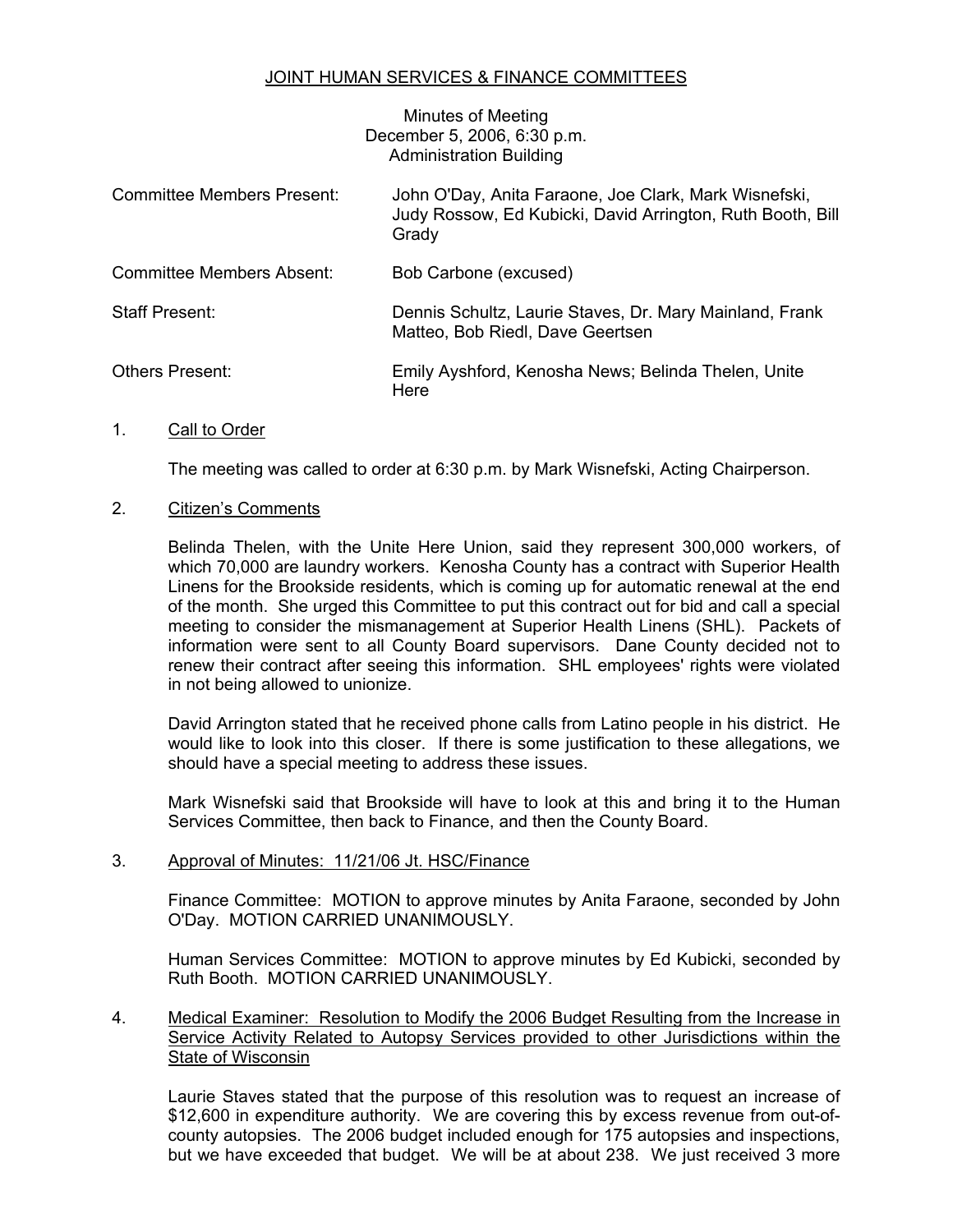referral autopsies over the weekend from Ozaukee County. Autopsy revenue will be at \$84,000 - \$85,000 now with these additional autopsies. We are only partially reimbursed for in-county autopsies - \$165 per case, but the cost is \$900+. Any excess revenue from autopsies will be sent back to the general fund. We have to provide these services under State Statute.

Answering Joe Clark's questions, Ms. Staves said that about \$2,500 - \$3,000 could possibly be returned to the general fund, depending on the extra out-of-county autopsies and how many in-county autopsies we get in December. Mr. Clark is correct in stating that the surplus from the out-of-county autopsies covered the extra in-county autopsies.

Dave Geertsen confirmed to Bill Grady that prior to the consortium and handling only incounty autopsies, it was taken from the general fund.

Ms. Staves said that from 2004 - 2006, we have doubled the number of autopsies. John O'Day said that State Statutes require us to do the autopsies and we cannot charge for them.

Dr. Mainland stated that autopsies determine the cause and manner of death. We don't autopsy on request of families or doctors. Dr. Mainland decides what cases need to be autopsied. The Medical Examiner's office runs strictly by State Statute 979. A change in personnel could be the reason for the increase in the number of autopsies. We are doing things the way they do them in surrounding counties. The standards have not changed. We are adhering closer to the standards required by the State. We have improved the professionalism of the Medical Examiner's office and raised the standards of this county.

Anita Faraone said that funeral directors are happier with how the Medical Examiner's Office is running now, as compared to how it was run before.

Dennis Schultz added that law enforcement are also extremely pleased with Dr. Mainland and her office.

Judy Rossow said another reason for increased autopsies could be the increased population in the county.

Dave Geertsen said that in 2004, a \$60,000 deficit was covered with a surplus from DHS. This was the last year of part-time operation. In September, 2004, it was turned over to DHS. This was the last year we had a deficit.

Joe Clark moved, and John O'Day seconded, to bring this resolution back to the County Board as it is, with the information provided.

- 5. Such Other Business as Authorized by Law
- 6. Committee Members Comments None